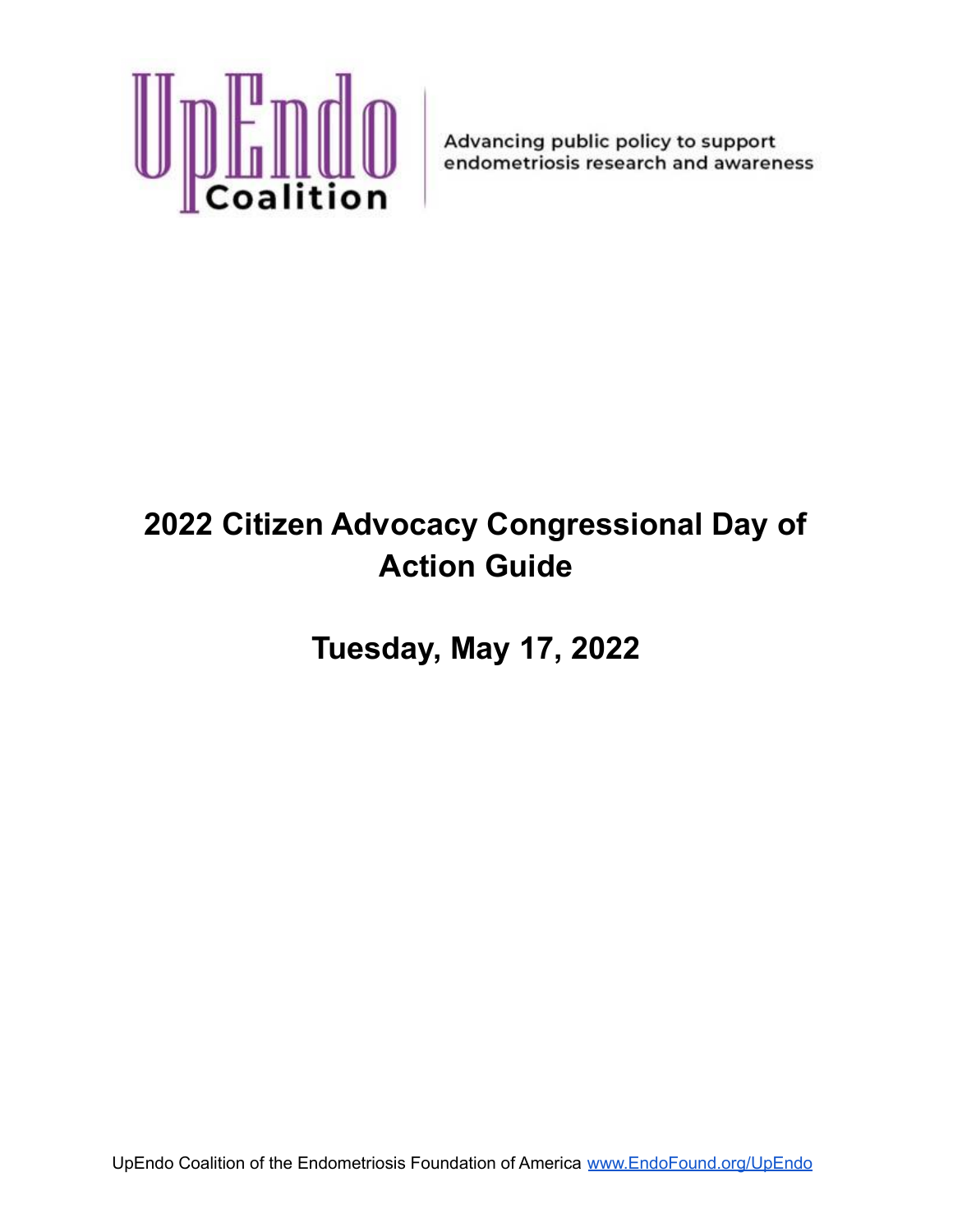

# **2022 Citizen Advocacy Congressional Day of Action Guide**

**Who**: The UpEndo Coalition, Endometriosis Foundation, EndoFound Ambassadors

**What**: A day for the UpEndo Coalition's citizen advocates to join other EndFound Ambassadors and leaders to take action in support of raising awareness about endometriosis, and advocate for additional research

## **When: Tuesday, May 17, 2022 - throughout the day**

**Where**: Virtual (Email, Phone Calls, Social Media)

**Why**: Endometriosis research is funded through a peer-reviewed award process at various federal agencies like the National Institutes of Health (NIH) and the Department of Defense (DOD), but there is significant competition for those resources. In order to even be allowed to submit research applications, endometriosis must be listed as a priority research area in Congressional Appropriations Bills for those federal agencies.

Each year during the federal appropriations process, the Endometriosis Foundation has worked with key Members of Congress to help ensure that endometriosis receives priority consideration at those federal agencies when they are seeking research grant applications. Recently, we have been lucky to be able to work with the bipartisan Congressional Endometriosis Caucus which was originally formed by former Congresswoman Abby Finkenauer.

This year, the caucus is being co-chaired by Reps. Nikema Williams (D-GA) and Jennifer Gonzalez-Colon (R-PR). They have worked with other caucus members, including Reps. David Scott (D-GA) and Kathleen Rice (D-NY) to circulate a "Dear Colleague" letter in the US House encouraging other Members of Congress to join them in supporting endometriosis research. The UpEndo Coalition is also working to get the word out in the US Senate about the need to prioritize endometriosis research with Sen. Duckworth (D-IL) and Sen. Warren (D-MA).

In order to support the efforts of the Congressional Endometriosis Caucus, and support our champions in the US Senate, we are organizing a citizen advocacy "Congressional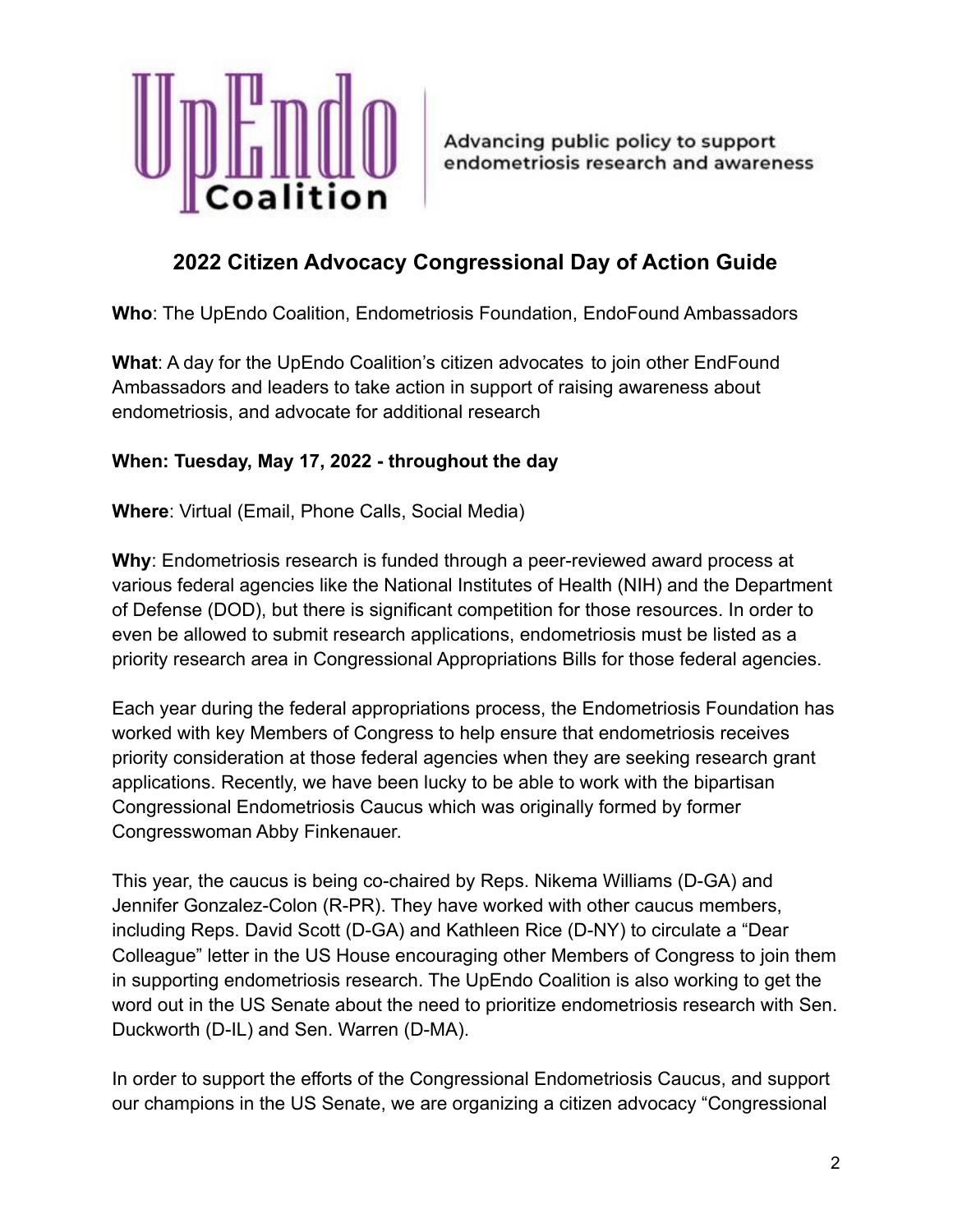

Day of Action" on May 17. Also taking place that day, Endometriosis Foundation Co-founder Padma Lakshmi and other celebrity advocates will be holding meetings with key Members of Congress and posting about their meetings on social media with the hashtag #UpEndo.

**What Can You Do**: We need your help in lifting up the voice of endometriosis across the country and helping spread awareness of this disease, its impacts, and the need for support for research and funding.

On the Congressional Day of Action, the UpEndo Coalition has developed messages that you can send to your Member of Congress either by email/letter or phone and developed sample posts for social media platforms.

On the Congressional Day of Action, you can:

- 1. Send a message or call your your US Senators (2) and US House Member asking them to support endometriosis research
- 2. Thank our champions on Capitol Hill for their support so far on social media along with the hashtag "#UpEndo"
- 3. Share your story on social media and the need to bring more awareness and resources to the issue along with the hashtag "#UpEndo"

*Please see below for instructions on taking action, and the templates you can use, or edit, to fit your own unique story:*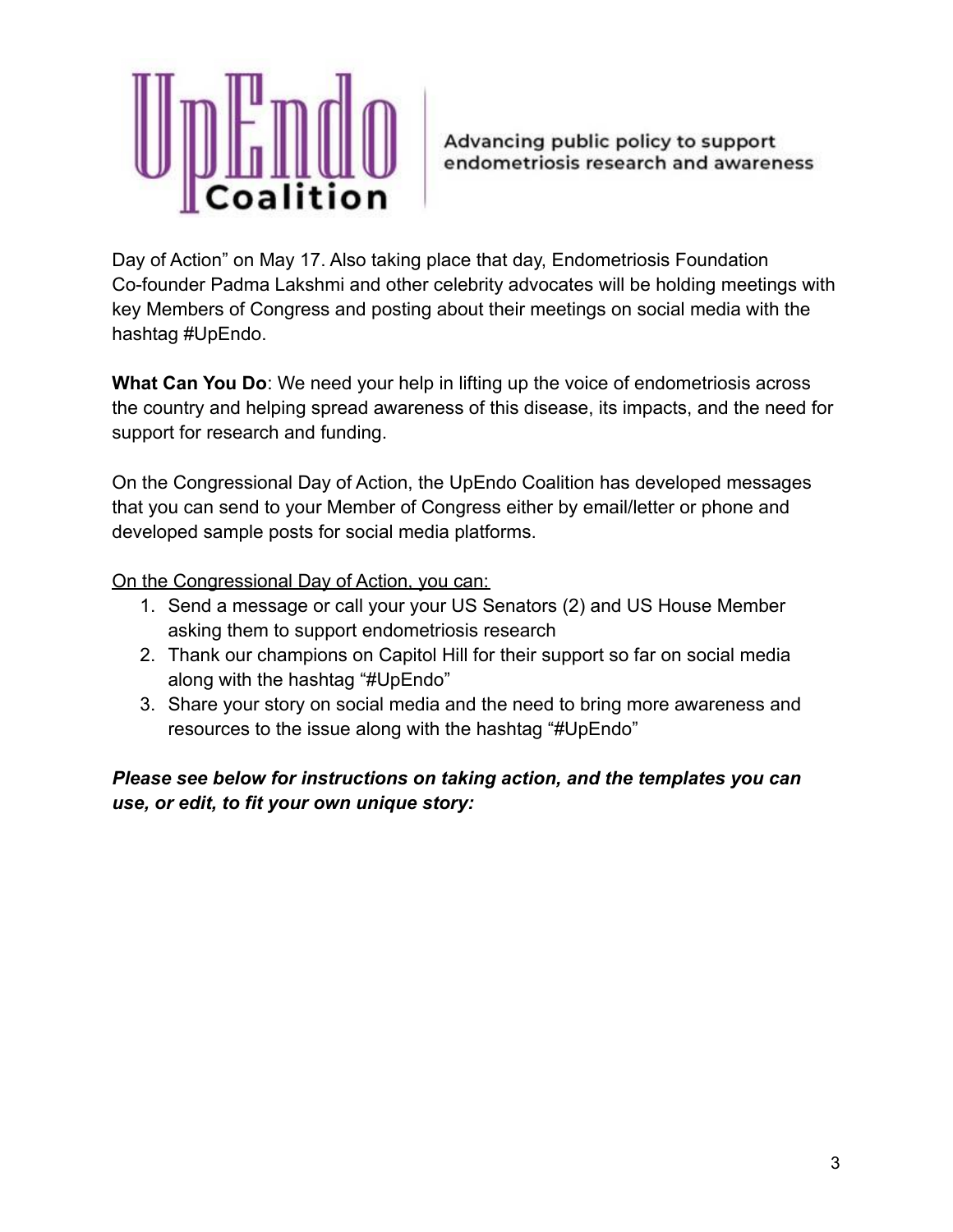

## **CONGRESSIONAL DAY OF ACTION TEMPLATES AND INSTRUCTIONS**

#### **Email Templates & Instructions**

#### **Email Template Instructions**

- 1. Look up your Member of Congress (Two Senators, and one House Member) [here for US Senate,](https://www.senate.gov/senators/senators-contact.htm) and [here for US House of Representatives](https://www.house.gov/representatives/find-your-representative)
- 2. Find their "contact me" pages
- 3. Email their offices using the templates below
- 4. Make sure and include your name and contact information so they can respond to your message

#### **Email Templates**

#### Support FY23 Endo Research Priorities at NIH, DOD, and VA Email Template

"Dear [Representative or Senator]

On behalf of the millions of women and their families affected by the disease endometriosis each year, I urge your support for the inclusion of important Report Language and funding in the FY23 Appropriations Bills.

Endometriosis is a painful gynecological condition that affects almost 1 in 10 women (200 million) across the globe and is the leading cause of female infertility in the US. Currently, there is no known exact cause of endometriosis, and there is no cure. I'm joining with the UpEndo Coalition to ask you to support more research funding that could lead to better health outcomes for millions of patients.

#### [Your Story]

Thank you for your support for endometriosis funding and research in the FY22 Consolidated Appropriations Act, which included report language prioritizing National Institutes of Health (NIH) and Department of Defense (DOD) research of the disease. In FY23, we must continue to invest in this research to better understand and treat this debilitating disease.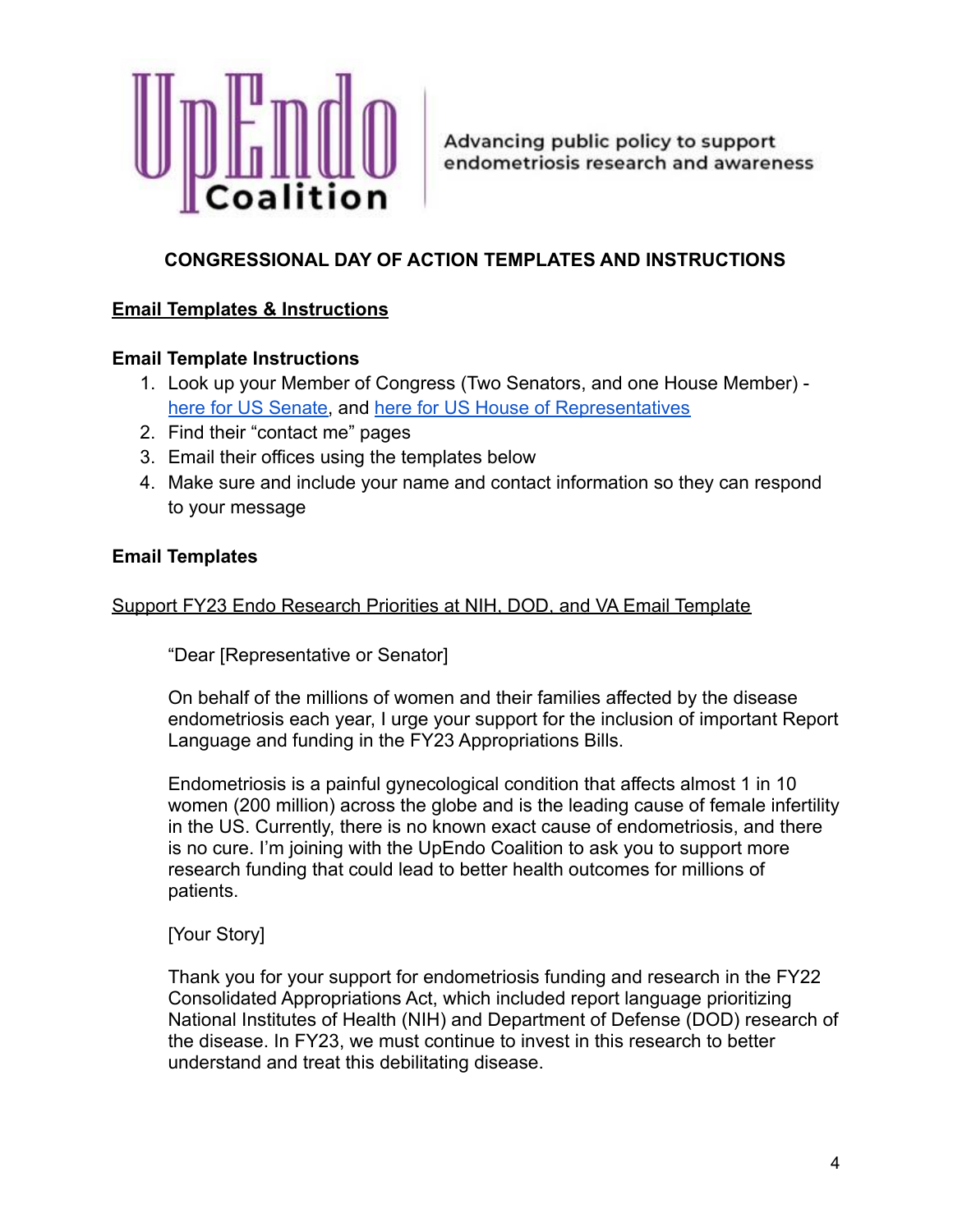

I ask that you please join Reps. Williams (GA), Gonzalez-Colon (PR), Scott (GA), and Rice (NY) in the bipartisan Congressional Endometriosis Caucus, and in supporting endometriosis research report language for NIH, DOD, and the VA in the FY23 Appropriations Bills as noted below:

- 1. Labor, Health, and Human Services, and Education, and Related Agencies Appropriations Act: Include report language directing the National Institute for Child and Human Development (NICHD) at the NIH to allocate at least \$30 million to continue to expand basic, clinical, and translational research into the mechanics of endometriosis, identify early diagnostic markets, and develop new treatment methods.
- 2. Department of Defense Appropriations Act: Include report language directing that endometriosis remain an eligible condition for research under the peer-reviewed medical research program (PRMPR).
- 3. Military Construction, Veterans' Affairs, and Related Agencies Appropriations Act: Include report language directing that endometriosis research be included as part of the VHA's medical and prosthetic research program (medical research)

Given the impact to millions of women's general and reproductive health, their families, and the US economy, additional research and education about endometriosis is vitally important. I again respectfully request your support including funding for NIH research along with report language for the NIH, DOD, and VA, and urge you to join the bipartisan Congressional Endometriosis Caucus co-chaired by Reps. Williams (D-GA) and Gonzalez-Colon (R-PR).

Thank you for your time and consideration of this important issue.

Sincerely [Your Name]"

## **Phone Call Template & Instructions**

## **Phone Call Instructions**

- 1. Look up your Members of Congress (Two Senators, and one House Member) [here for US Senate,](https://www.senate.gov/senators/senators-contact.htm) and [here for US House of Representatives](https://www.house.gov/representatives/find-your-representative)
- 2. Find their phone number for their DC Offices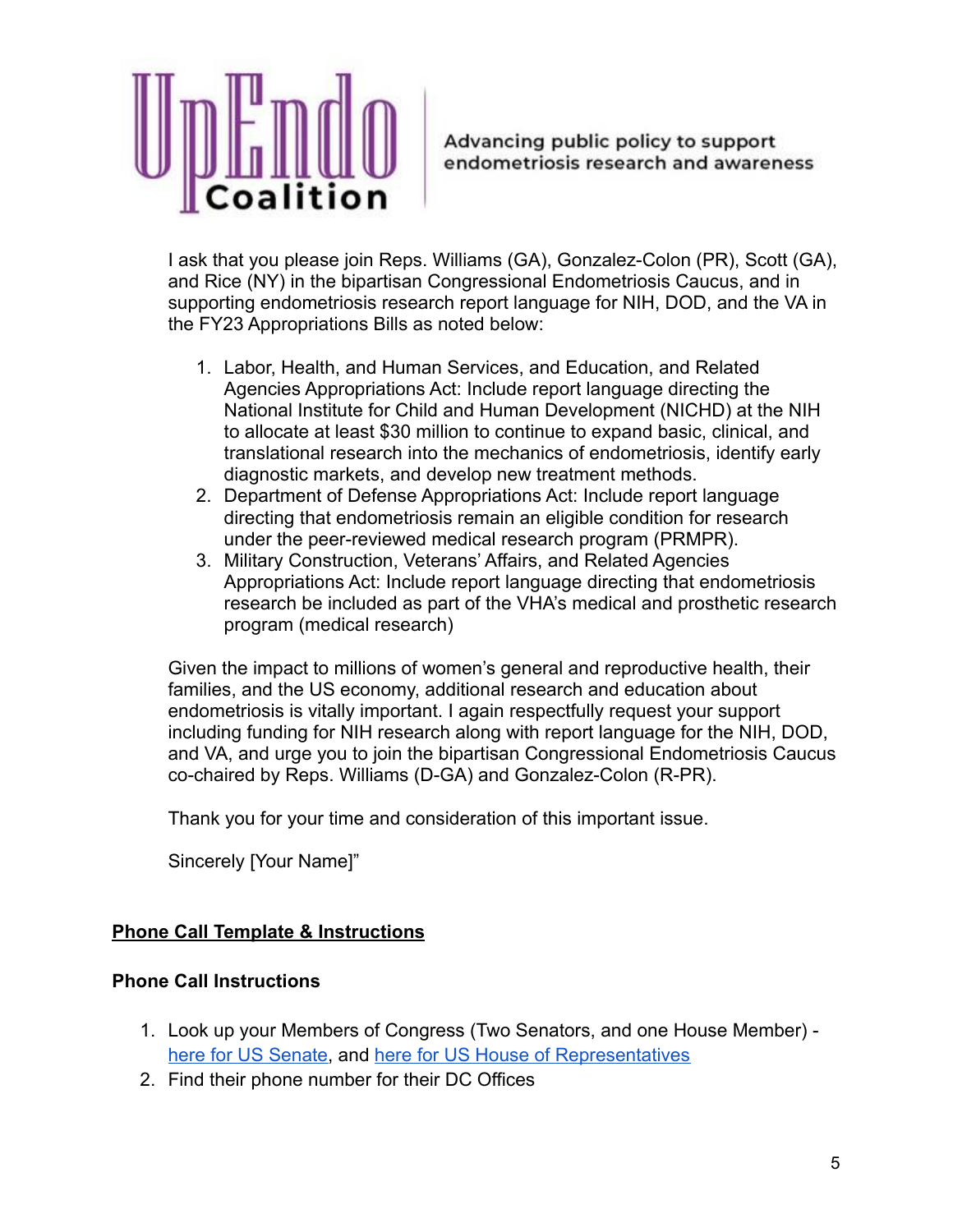

- 3. Call their offices using the script below and be prepared to either speak with a live person or leave a voicemail
- 4. Make sure and leave your name and contact information so they can respond to your message

## **Phone Call Script**

"Hi, my name is [Your Name] and I'm calling from [Your State]. I want to ask the [Representative or Senator] to please ensure endometriosis research and funding is included in the FY23 Appropriations Bills.

Endometriosis is a painful condition that affects almost 1 in 10 women across the globe and is the leading cause of female infertility in the US. Currently, there is no known exact cause of endometriosis, and there is no cure.

[Personal Story]

I'm joining with the UpEndo Coalition to ask that the [Representative or Senator] support more research funding at the National Institutes of Health, Department of Defense, and Veterans Affairs Administration that would lead to better health outcomes for millions of patients.

I'd be happy to leave my contact information if the [Representative or Senator] could get back to me with their thoughts on this important issue.

Thank you."

## **Social Media Templates**

*All posts should include the Hashtag "#UpEndo"*

**Request Support for FY23 Endometriosis funding & research priorities at NIH, DOD, and VA from LHHS Appropriations Subcommittee Leadership (Sen. Murray & Rep. DeLauro, Rep. Cole and Sen. Blunt)**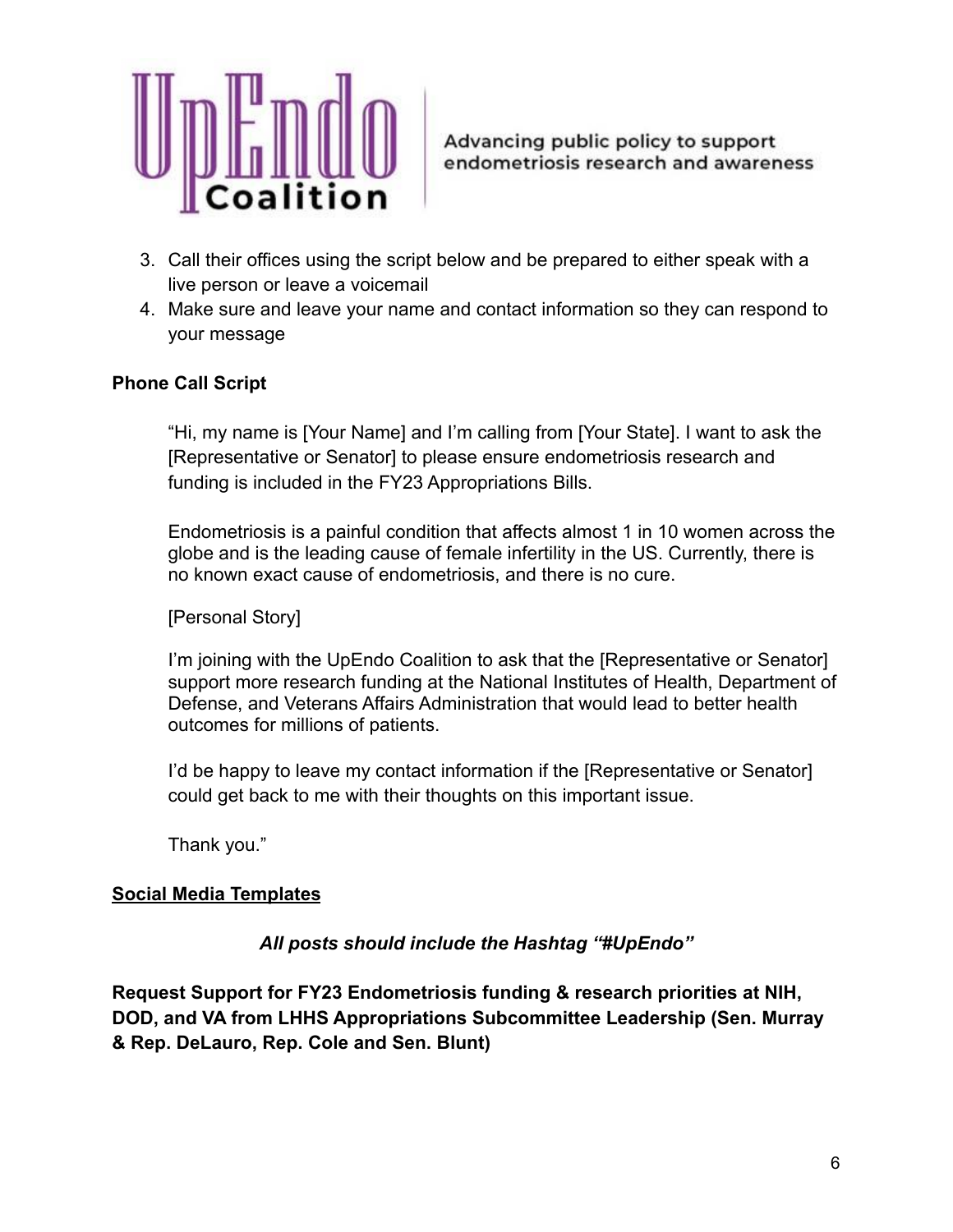

I'm joining @Endofound to urge leaders of LHHS Subcommittee @PattyMurray @rosadelauro @TomColeOK04 @RoyBlunt to support FY23 Endometriosis funding & research priorities at NIH, DOD & VA. We must #UpEndo by investing in research & awareness.

# **Request Support for FY23 Endometriosis funding & research priorities at NIH, DOD, and VA from US House & Senate Leadership (Rep Pelosi & Sen Schumer, Rep McCarthy & Sen McConnell)**

I'm joining @Endofound to urge Democrat & Republican leaders in Congress @SpeakerPelosi @SenSchumer @GOPLeader @LeaderMcConnell to support FY23 Endometriosis research priorities including funding & research report language for the NIH, DOD & VA. We must #UpEndo through research.

# **Ask [Your [House Member](https://pressgallery.house.gov/member-data/members-official-twitter-handles) or [Senate Member\]](https://www.autismspeaks.org/sites/default/files/116th%20Senator%20Twitter%20Handles.pdf) to support FY23 Endometriosis funding & research priorities at NIH, DOD, and VA**

I'm joining @Endofound to urge my [ Senator or Congressperson] [INSERT @HANDLE] to support FY23 Endometriosis research priorities including funding & research report language for the NIH, DOD & VA. We must #UpEndo by investing in research & awareness.

# **Ask [Your [House Member](https://pressgallery.house.gov/member-data/members-official-twitter-handles) or [Senate Member\]](https://www.autismspeaks.org/sites/default/files/116th%20Senator%20Twitter%20Handles.pdf) to join the Congressional Endometriosis Caucus (or thank them if they're already a Member)**

I'm joining @Endofound to urge my [INSERT Senator or Congressperson] [INSERT @handle] to join the Congressional Endometriosis Caucus and #UpEndo by supporting advocacy and awareness efforts.

## *If [already a member:](https://www.endofound.org/upendo-members)*

Thank you [INSERT @handle] for supporting endometriosis advocacy, awareness and research as a member of the Congressional Endometriosis Caucus. We must #UpEndo and continue to invest in this research to better understand and treat this debilitating disease.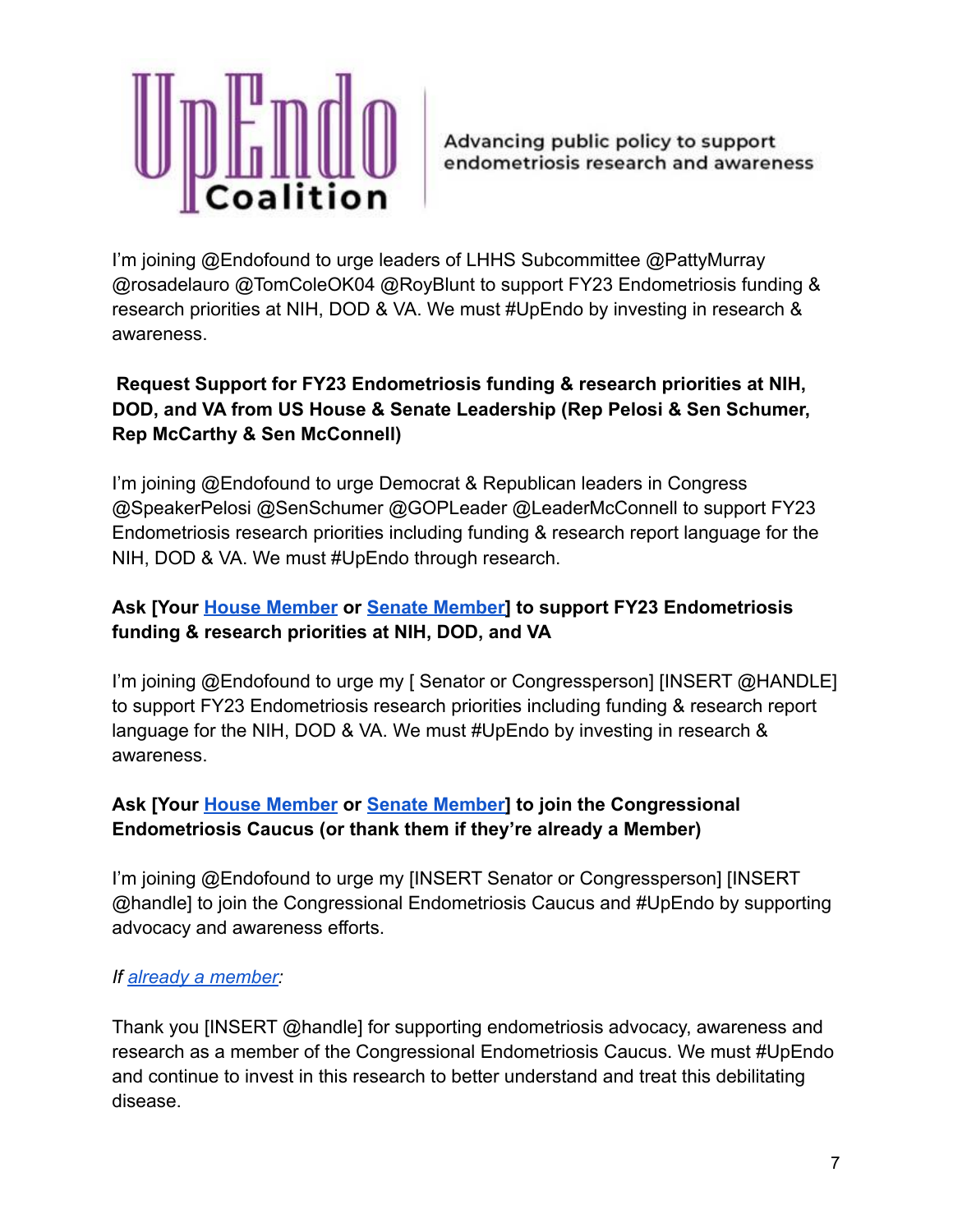

## **Thank Congressional Endometriosis Caucus Founders (Rep. Williams & Gonzalez-Colon)**

Thank you @NikemaWilliams and @RepJenniffer for supporting endometriosis advocacy, awareness and funding efforts as co-chairs of the Congressional Endometriosis Caucus. We have to work together to #UpEndo and support the millions of women affected by this debilitating disease.

# **Thank House Appropriations "Dear Colleague" Champions (Rep. Scott, Rice, Williams, Colon)**

Thank you to @RepDavidScott, @NikemaWilliams, @RepJenniffer and @RepKathleenRice for championing the Dear Colleague letter asking Congress to support FY23 Endometriosis research priorities including funding & research report language for the NIH, DOD & VA. We have to #UpEndo.

## **Thank Endo Awareness Month Resolution Champs (Rep. Scott, Colon & Sen. Duckworth)**

Thanks to the Endometriosis Awareness Month Resolution champions @repdavidscott @RepJenniffer @SenDuckworth for your work to #UpEndo and raise awareness to support millions of women affected by this disease. With @EndoFound we can work together to secure more funding & research.

## **Tell Your Story (Different Ideas)**

*Retweet this [LINK] tweet by @EndoFound, which is pinned to our Twitter page, and share your personal story with the #UpEndo.*

## **Tweet to be posted and pinned by @EndoFound:**

Millions of women are affected by endometriosis each year. To spread awareness of this disease, its impacts, and the need for support for research & funding please join us to